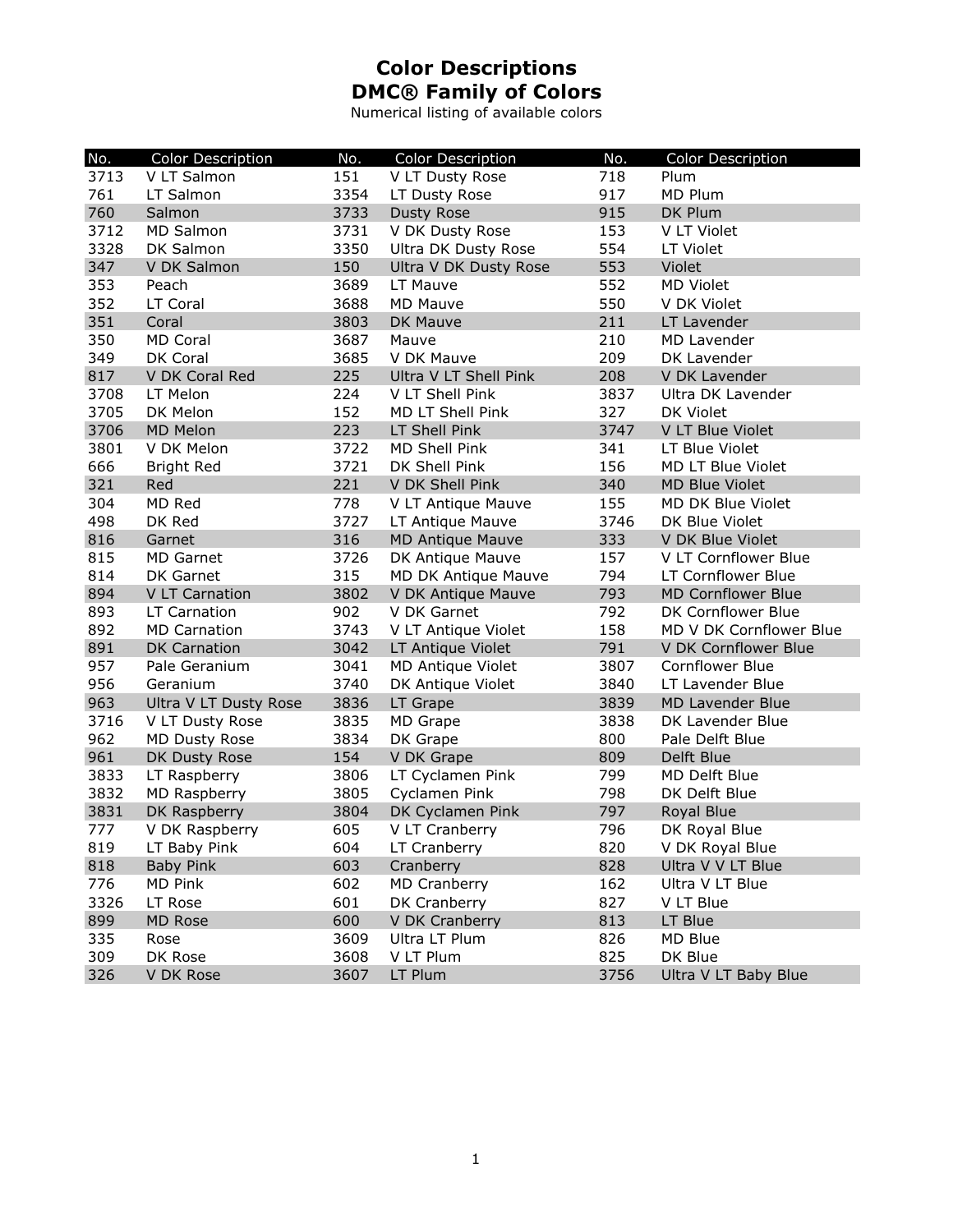Numerical listing of available colors

| No.  | Color Description       | No.  | <b>Color Description</b>  | No.  | <b>Color Description</b> |
|------|-------------------------|------|---------------------------|------|--------------------------|
| 775  | V LT Baby Blue          | 3847 | DK Teal Green             | 319  | V DK Pistachio Green     |
| 3841 | Pale Baby Blue          | 964  | LT Seagreen               | 890  | Ultra DK Pistachio Green |
| 3325 | LT Baby Blue            | 959  | <b>MD Seagreen</b>        | 164  | LT Forest Green          |
| 3755 | <b>Baby Blue</b>        | 958  | DK Seagreen               | 989  | Forest Green             |
| 334  | MD Baby Blue            | 3812 | V DK Seagreen             | 988  | MD Forest Green          |
| 322  | DK DK Baby Blue         | 3851 | LT Bright Green           | 987  | DK Forest Green          |
| 312  | V DK Baby Blue          | 943  | MD Aquamarine             | 986  | V DK Forest Green        |
| 803  | Ultra V DK Baby Blue    | 3850 | DK Bright Green           | 772  | V LT Yellow Green        |
| 311  | <b>MD Navy Blue</b>     | 993  | V LT Aquamarine           | 3348 | LT Yellow Green          |
| 336  | Navy Blue               | 992  | LT Aquamarine             | 3347 | <b>MD Yellow Green</b>   |
| 823  | DK Navy Blue            | 3814 | Aquamarine                | 3346 | Hunter Green             |
| 824  | V DK Blue               | 991  | DK Aquamarine             | 3345 | DK Hunter Green          |
| 939  | V DK Navy Blue          | 564  | V LT Jade                 | 895  | V DK Hunter Green        |
| 3753 | Ultra V LT Antique Blue | 563  | LT Jade                   | 704  | <b>Bright Chartreuse</b> |
| 3752 | V LT Antique Blue       | 562  | MD Jade                   | 703  | Chartreuse               |
| 932  | LT Antique Blue         | 505  | Jade Green                | 702  | Kelly Green              |
| 931  | MD Antique Blue         | 561  | V DK Jade                 | 701  | LT Green                 |
| 930  | DK Antique Blue         | 3817 | LT Celadon Green          | 700  | <b>Bright Green</b>      |
| 3750 | V DK Antique Blue       | 3816 | Celadon Green             | 699  | Green                    |
| 996  | <b>MD Electric Blue</b> | 163  | MD Celadon Green          | 907  | LT Parrot Green          |
| 3843 | <b>Electric Blue</b>    | 3815 | DK Celadon Green          | 905  | DK Parrot Green          |
| 995  | DK Electric Blue        | 504  | V LT Blue Green           | 906  | <b>MD Parrot Green</b>   |
| 3072 | V LT Beaver Gray        | 3813 | LT Blue Green             | 904  | V DK Parrot Green        |
| 3846 | LT Bright Turquoise     | 503  | MD Blue Green             | 472  | Ultra LT Avocado Green   |
| 3845 | MD Bright Turquoise     | 502  | <b>Blue Green</b>         | 471  | V LT Avocado Green       |
| 3844 | DK Bright Turquoise     | 501  | DK Blue Green             | 470  | LT Avocado Green         |
| 3761 | LT Sky Blue             | 500  | V DK Blue Green           | 469  | Avocado Green            |
| 519  | Sky Blue                | 928  | V LT Gray Green           | 937  | MD Avocado Green         |
| 518  | LT Wedgewood            | 927  | LT Gray Green             | 936  | V DK Avocado Green       |
| 3760 | MD Wedgewood            | 926  | <b>MD Gray Green</b>      | 935  | DK Avocado Green         |
| 517  | DK Wedgewood            | 3768 | DK Gray Green             | 934  | Black Avocado Green      |
| 3842 | DK Wedgwood             | 924  | V DK Gray Green           | 3053 | Green Gray               |
| 747  | V LT Sky Blue           | 955  | LT Nile Green             | 3052 | MD Green Gray            |
| 3766 | LT Peacock Blue         | 954  | Nile Green                | 3051 | DK Green Gray            |
| 807  | Peacock Blue            | 913  | MD Nile Green             | 524  | V LT Fern Green          |
| 806  | DK Peacock Blue         | 912  | LT Emerald Green          | 523  | LT Fern Green            |
| 3765 | V DK Peacock Blue       | 911  | MD Emerald Green          | 522  | Fern Green               |
| 3811 | V LT Turquoise          | 910  | DK Emerald Green          | 520  | DK Fern Green            |
| 598  | LT Turquoise            | 909  | V DK Emerald Green        | 3364 | Pine Green               |
| 597  | Turquoise               | 3818 | Ultra V DK Emerald Greene | 3363 | MD Pine Green            |
| 3810 | DK Turquoise            | 966  | MD Baby Green             | 3362 | DK Pine Green            |
| 3809 | V DK Turquoise          | 369  | V LT Pistachio Green      | 165  | V LT Moss Green          |
| 3808 | Ultra V DK Turquoise    | 368  | LT Pistachio Green        | 3819 | LT Moss Green            |
| 3849 | LT Teal Green           | 320  | MD Pistachio Green        | 166  | MD LT Moss Green         |
| 3848 | <b>MD Teal Green</b>    | 367  | DK Pistachio Green        | 581  | Moss Green               |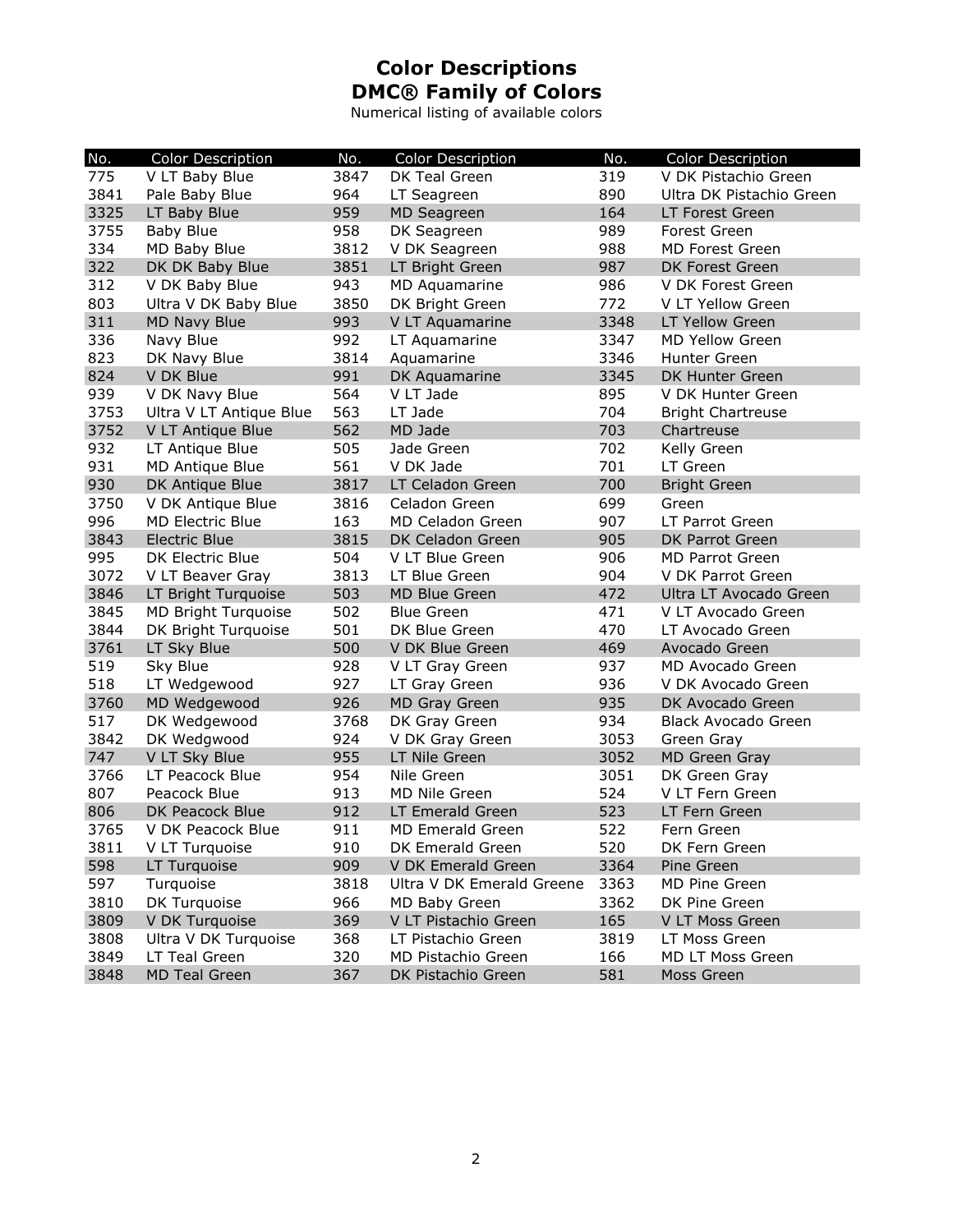Numerical listing of available colors

| No.  | Color Description      | No.  | Color Description        | No.  | Color Description      |
|------|------------------------|------|--------------------------|------|------------------------|
| 580  | DK Moss Green          | 445  | LT Lemon                 | 3854 | MD Autumn Gold         |
| 734  | LT Olive Green         | 307  | Lemon                    | 3853 | DK Autumn Gold         |
| 733  | <b>MD Olive Green</b>  | 3078 | V LT Golden Yellow       | 3827 | Pale Golden Brown      |
| 732  | Olive Green            | 727  | V LT Topaz               | 977  | LT Golden Brown        |
| 731  | DK Olive Green         | 726  | LT Topaz                 | 976  | MD Golden Brown        |
| 730  | V DK Olive Green       | 725  | MD LT Topaz              | 3826 | Golden Brown           |
| 3013 | LT Khaki Green         | 3823 | Ultra Pale Yellow        | 975  | DK Golden Brown        |
| 3012 | MD Khaki Green         | 745  | LT Pale Yellow           | 948  | V LT Peach             |
| 3011 | DK Khaki Green         | 744  | Pale Yellow              | 754  | LT Peach               |
| 372  | LT Mustard             | 743  | <b>MD Yellow</b>         | 3771 | Ultra V LT Terra Cotta |
| 371  | Mustard                | 742  | LT Tangerine             | 758  | V LT Terra Cotta       |
| 370  | <b>MD Mustard</b>      | 741  | <b>MD Tangerine</b>      | 3778 | LT Terra Cotta         |
| 834  | V LT Golden Olive      | 740  | Tangerine                | 356  | <b>MD Terra Cotta</b>  |
| 833  | LT Golden Olive        | 973  | <b>Bright Canary</b>     | 3830 | Terra Cotta            |
| 832  | Golden Olive           | 972  | Deep Canary              | 355  | DK Terra Cotta         |
| 831  | MD Golden Olive        | 971  | Pumpkin                  | 3777 | V DK Terra Cotta       |
| 830  | DK Golden Olive        | 970  | LT Pumpkin               | 3779 | Ultra V LT Terra Cotta |
| 829  | V DK Golden Olive      | 947  | <b>Burnt Orange</b>      | 3859 | LT Rosewood            |
| 613  | V LT Drab Brown        | 946  | <b>MD Burnt Orange</b>   | 3858 | MD Rosewood            |
| 612  | LT Drab Brown          | 900  | DK Burnt Orange          | 3857 | DK Rosewood            |
| 611  | Drab Brown             | 608  | <b>Bright Orange</b>     | 3774 | V LT Desert Sand       |
| 610  | DK Drab Brown          | 606  | <b>Bright Orange-Red</b> | 950  | LT Desert Sand         |
| 3047 | LT Yellow Beige        | 967  | V LT Apricot             | 3773 | <b>MD Desert Sand</b>  |
| 3046 | <b>MD Yellow Beige</b> | 3824 | LT Apricot               | 3064 | Desert Sand            |
| 3045 | DK Yellow Beige        | 3341 | Apricot                  | 407  | DK Desert Sand         |
| 167  | V DK Yellow Beige      | 3340 | <b>MD Apricot</b>        | 3772 | V DK Desert Sand       |
| 422  | LT Hazelnut Brown      | 3825 | Pale Pumpkin             | 632  | Ultra V DK Desert Sand |
| 3828 | <b>Hazelnut Brown</b>  | 722  | LT Orange Spice          | 453  | LT Shell Gray          |
| 869  | V DK Hazelnut Brown    | 721  | MD Orange Spice          | 452  | MD Shell Gray          |
| 420  | DK Hazelnut Brown      | 720  | DK Orange Spice          | 451  | DK Shell Gray          |
| 728  | Topaz                  | 922  | LT Copper                | 3861 | LT Cocoa               |
| 783  | MD Topaz               | 921  | Copper                   | 3860 | Cocoa                  |
| 782  | DK Topaz               | 920  | MD Copper                | 779  | DK Cocoa               |
| 781  | V DK Topaz             | 919  | Red Copper               | 712  | Cream                  |
| 780  | Ultra V DK Topaz       | 918  | DK Red Copper            | 739  | Ultra V LT Tan         |
| 746  | Off White              | 3770 | V LT Tawny               | 738  | V LT Tan               |
| 677  | V LT Old Gold          | 945  | Tawny                    | 437  | LT Tan                 |
| 676  | LT Old Gold            | 951  | LT Tawny                 | 444  | DK Lemon               |
| 729  | MD Old Gold            | 3856 | Ultra V LT Mahogany      | 436  | Tan                    |
| 680  | DK Old Gold            | 402  | V LT Mahogany            | 435  | V LT Brown             |
| 3829 | V DK Old Gold          | 3776 | LT Mahogany              | 434  | LT Brown               |
| 3822 | LT Straw               | 301  | MD Mahogany              | 433  | <b>MD Brown</b>        |
| 3821 | Straw                  | 400  | DK Mahogany              | 801  | DK Coffee Brown        |
| 3820 | DK Straw               | 300  | V DK Mahogany            | 898  | V DK Coffee Brown      |
| 3852 | V DK Straw             | 3855 | LT Autumn Gold           | 938  | Ultra DK Coffee Brown  |
|      |                        |      |                          |      |                        |